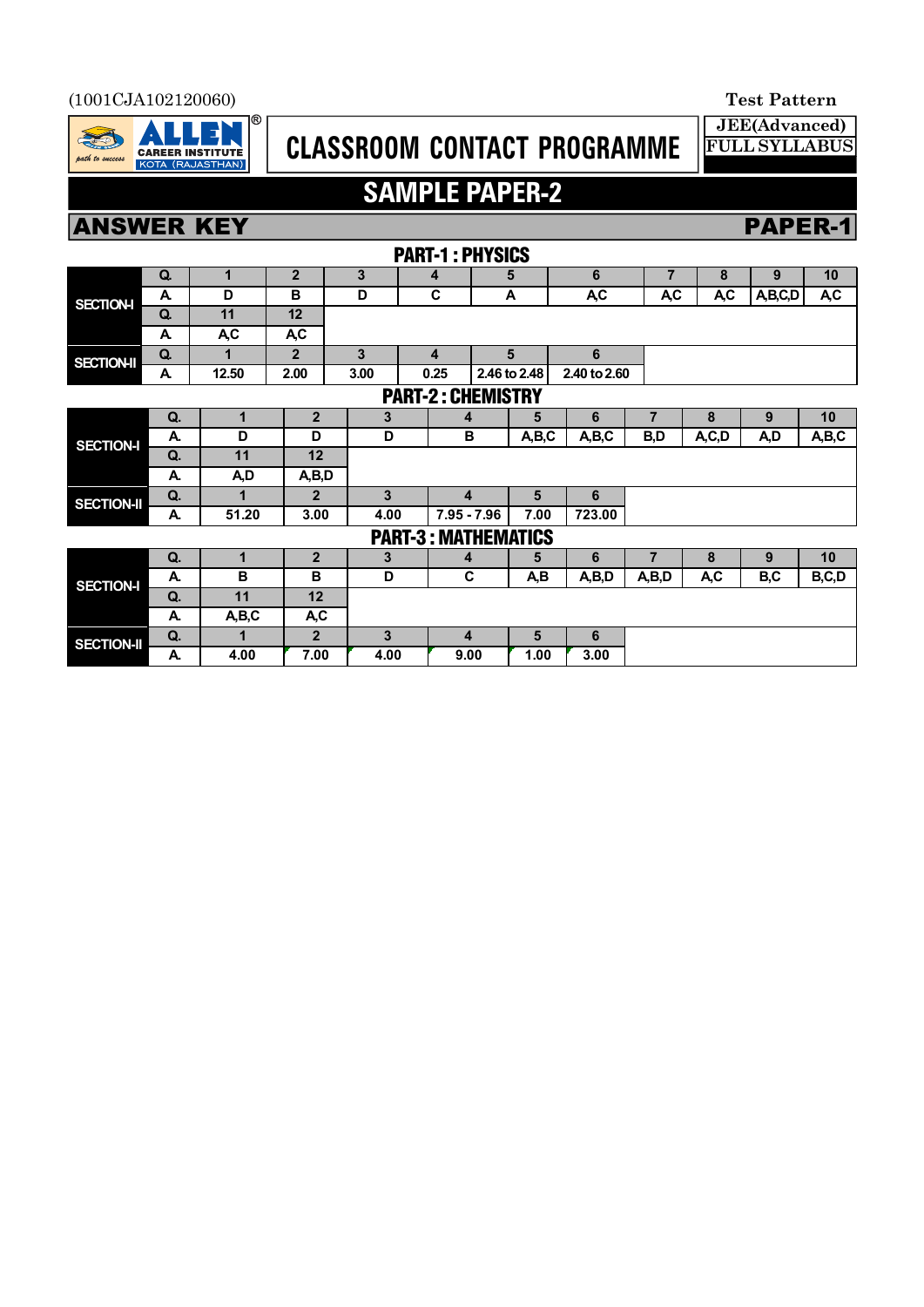(1001CJA102120060) **Test Pattern**

rath to success

**JEE(Advanced) FULL SYLLABUS**

# **SAMPLE PAPER-2 PAPER-1**

**CLASSROOM CONTACT PROGRAMME**

**CAREER INSTITUTI** 

KOTA (RAJASTHAN)

- **SECTION-I**
- **1. Ans. (D)**
- **Sol.** Let P be the point where  $E_{net}$  due to wires  $= 0$



$$
(E_{net}) at P = 2E_1 \cos \theta_1 - E_2 \cos \theta_2 = 0
$$
  
\n
$$
E_p = \frac{4K\lambda x}{(x^2 + 1)} - \frac{2K\lambda(1 - x)}{(1 - x)^2 + 1} = 0
$$
  
\n
$$
3x^3 + 5x - 5x^2 - 1 = 0
$$
  
\n
$$
\Rightarrow x = 0.255 \text{ (only one real)}
$$

#### **2. Ans. (B)**

- **Sol.** There will be change in flux at different points of disc and hence eddy current will flow. According to lenz law, disc will move in such a way that it oppose the motion of point charge.
- **3. Ans. (D)**
- **4. Ans. (C)**
- **Sol.** At C : Let speed  $= V_1$

2

mg cos θ = 
$$
\frac{mV_1^2}{R}
$$
 ....(1)  
\nmg [R – R cos θ] =  $\frac{1}{2}$  mV<sub>1</sub><sup>2</sup> –  $\frac{1}{2}$  mU<sup>2</sup> ....(2)  
\nFrom (1) & (2), we get  
\n
$$
U = \sqrt{\frac{gR}{r}}
$$

PART-1 : PHYSICS SOLUTION Let the speed at B = V

$$
mgR = \frac{1}{2}mV^2 - \frac{1}{2}mU^2 \Rightarrow V = \sqrt{\frac{5gR}{2}}
$$

$$
5. \quad \text{Ans. (A)}
$$

**Sol.** 
$$
\tan \theta = \frac{V}{2V} = \frac{1}{2}
$$



At point R F<sub>app</sub> = F  

$$
\left(\begin{array}{c} V_0 \end{array}\right)
$$

At P: 
$$
(F_{app})_{max} = \left(\frac{v_0}{V_0 - 2V}\right) F
$$

At S: 
$$
(F_{app})_{min} = \left(\frac{V_0}{V_0 + V}\right) F
$$

$$
6. \quad \text{Ans. (A,C)}
$$

**Sol.** 
$$
k_s \ell = \frac{kq^2}{\ell^2}
$$

$$
k_s(\ell + x) - \frac{kq^2}{(\ell + x)^2} = Ma
$$

$$
a = \left(\frac{3k_s}{M}\right)x
$$
 [From (i)]

...(i)

$$
T = 2\pi \sqrt{\frac{M}{3k_s}} = \frac{2\pi}{3} \sqrt{\frac{3M}{k_s}}
$$

$$
\Delta U_{spring} = K_s / x
$$

$$
\Delta U_{electrostatic} = \frac{2Kq^2}{\ell^3} x
$$

| Corporate Office: <b>ALLEN</b> CAREER INSTITUTE, "SANKALP", CP-6, Indra Vihar, Kota (Rajasthan) INDIA 324005 | $HS-1/18$ |
|--------------------------------------------------------------------------------------------------------------|-----------|
|                                                                                                              |           |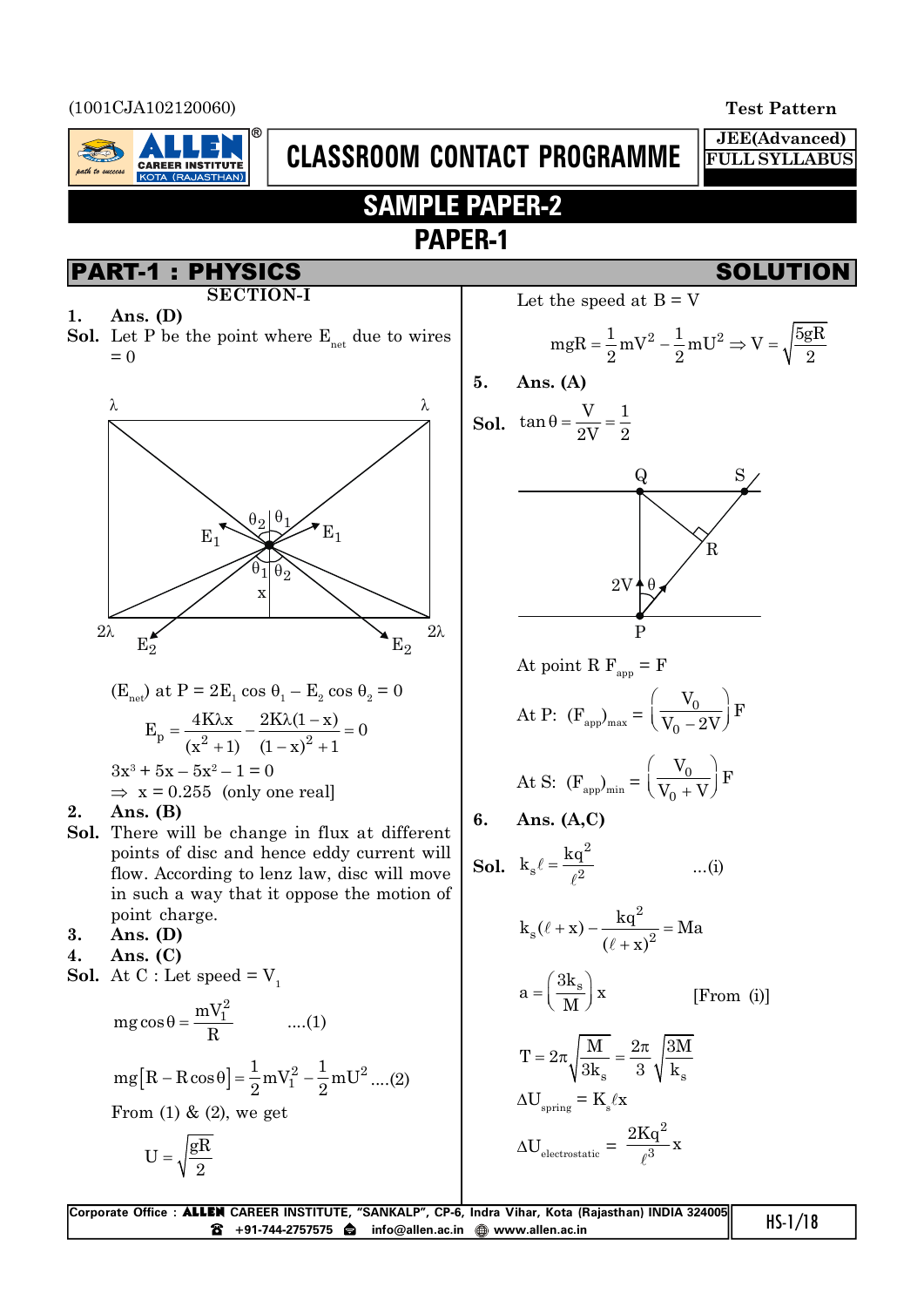**7. Ans. (A,C)**



$$
\Rightarrow \frac{\omega_1}{\omega_2} = \frac{R/h}{\tan \alpha} = 1
$$



#### **8. Ans. (A,C)**

**Sol.** The Ampere forces on the sides OP and O'P are directed along the same line, in opposite direction and have equal values, hence the net force as well as the net torque of these forces about the axis OO' is zero. The Ampere's force on the segment PP' and the corresponding moment of this force about the axis OO' is effective and is deflecting in nature. In equilibrium (in the dotted position), the deflecting torque must be equal to the restoring torque developed due to the weight of the shape. If the length of each side is  $\ell$ , then

$$
i\ell B(l\cos\theta) = (S\ell\rho)g\frac{\ell}{2}\sin\theta + (S\ell\rho)g\frac{\ell}{2}\sin\theta + (S\ell\rho)g\ell\sin\theta
$$

So,  $i\ell^2$ Bcos  $\theta = 2$ Sog $\ell^2$  sin  $\theta$ 

Hence, 
$$
B = \frac{2S\rho g}{i} \tan \theta
$$

**9. Ans. (A,B,C,D)**

**Sol.** 
$$
P = -\beta \frac{\partial s}{\partial x} \Rightarrow \rho \propto P
$$
  
\n**10. Ans. (A, C)**  
\n**Sol.**  $\sqrt{2MK_p} = \sqrt{6KM}$  ....(i)  
\n $K_p = K + E$  ....(ii)  
\nFrom (i) & (ii)  
\n $2K_p = 3E$   
\n $\sqrt{4MK_d} = \sqrt{6MK_1}$ 

 $K_d = K_1 + E$  $4K_d = 6(K_d - E) = 6E = 2K_d$  $K_d = 3E = 2K_p$ **11. Ans. (A,C)** Sol. E<sub>net</sub> between the plates  $=\frac{V}{d} = \frac{200}{0.01} = 2 \times 10^4 V/m$ When terminal velocity is achieved  $qE_{net}$  = mg  $n \times 1.6 \times 10^{-19} \times 2 \times 10^4$  $=\frac{4\pi}{\Omega}$  $\frac{1}{3}$  (8 × 10<sup>-7</sup>)<sup>3</sup> × 900 × 10  $n \approx 6$ **12. Ans. (A,C) Sol.**  $dR_3 = R_3 \alpha dT$  $\Delta$ R<sup>3</sup> =  $\frac{R_3}{2}$ KT<sup>2</sup> = 12  $R_3' = 3/2$ I<sub>1</sub> in 60 Ω and 312 Ω =  $\frac{50}{37}$ 372  $I_2$  in 100  $\Omega$  and 500  $\Omega = \frac{50}{600}$ 600  $V_{C} - V_{D} = 312 I_{1} - 500 I_{2}$  $= 41.94 - 41.67 = 0.27$  V **SECTION-II 1. Ans. 12.50 Sol.** For  $I_{\text{max}}$  in inductor,  $\frac{dI}{dt} = 0$ dt  $=$ Hence  $q = C E$  $W_{\text{battery}} =$  $\frac{q^2}{2} + \frac{1}{2}LI^2$  $2C-2$  $^{+}$ Energy stored inside inductor  $\frac{1}{6}$ LI<sup>2</sup> =  $\frac{1}{6}$ CE<sup>2</sup> = 12.50J  $2^{\frac{m}{2}}$  2  $=$ **2. Ans. 2.00** Sol.  $\sqrt{N}$ N  $\mathrm{N_{1}}$ 

HS-2/18 1001CJA102120060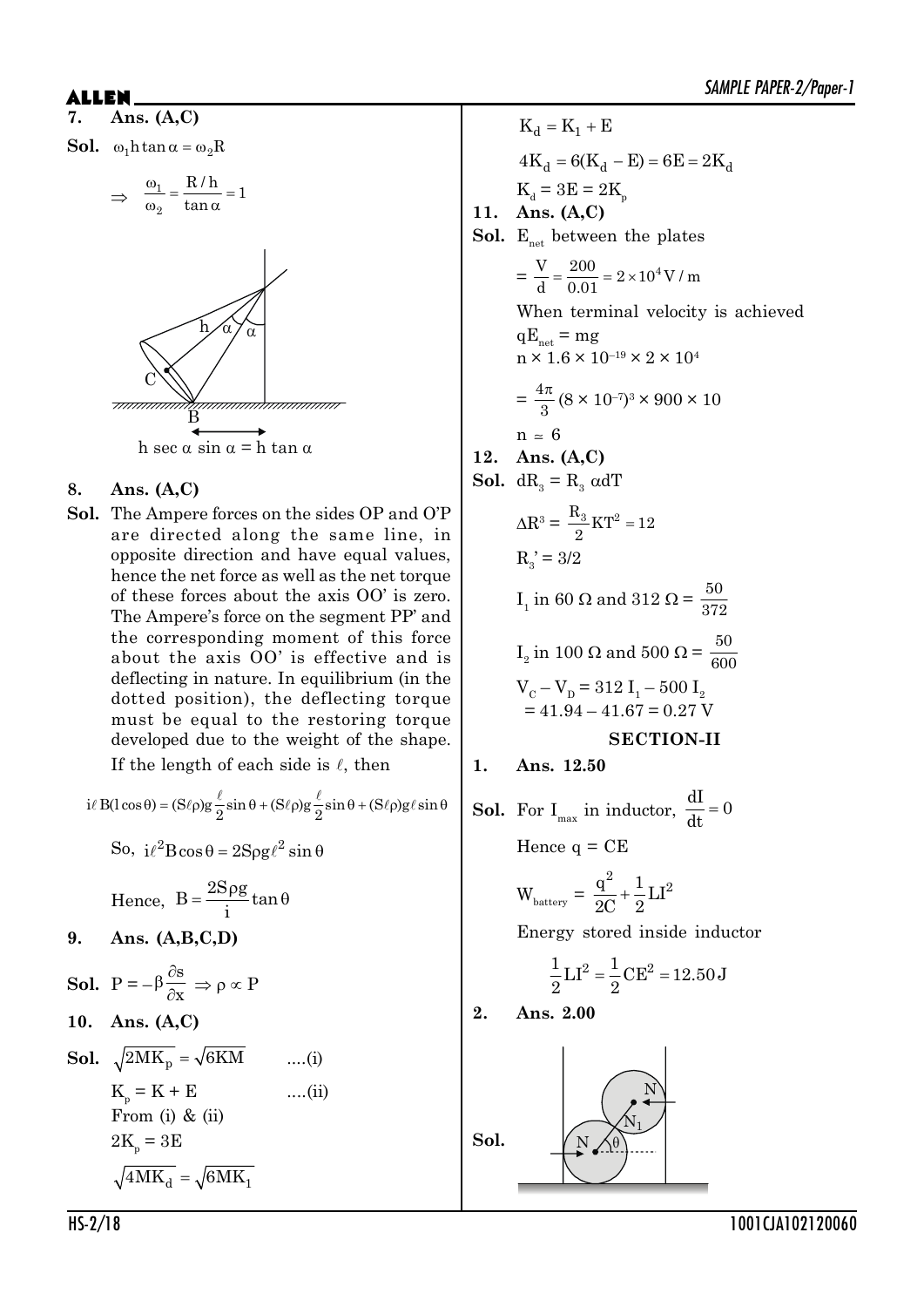$N_1 \cos \theta = N$  ....(i)  $N_1 \sin \theta = mg$  ....(ii) From (i) and (ii) N tan  $\theta$  = mg For toppling to start  $\rightarrow$  2Nr sin  $\theta$  = MgR

$$
\Rightarrow \frac{m}{M} = \frac{R}{2r\cos\theta} = \frac{R}{2(R-r)} = 2
$$

#### **3. Ans. 3.00**

**Sol.** Air resistance is neglected and the balls are considered as perfectly elastic. If the balls are dropped from height h, they reach the ground with speed  $v = \sqrt{2gh}$ . The bottom ball first hits the ground, and then collides with the top ball, which receives the largest possible energy if the lower ball is at rest after the two collisions.

> The bottom ball rebounds with speed v and collides with the top ball moving downwards at speed –v. Since the speed of the ball of mass  $m<sub>2</sub>$  is to be zero after the collision, the equations expressing the conservation of momentum and energy are

$$
(m_2 - m_1)v = m_1u
$$
 and  $(m_1 + m_2)\frac{v^2}{2} = m_1\frac{u^2}{2}$ 

The speed u of the top ball after the collision and the ratio of the masses can be calculated from these equations, giving  $u = 2v$  and  $m_1/m_2 = 1/3$ .

#### **4. Ans. 0.25**





- **5. Ans. 2.46 to 2.48**
- **Sol.** ma  $\cos \theta + f = mg \sin \theta$

ma cos  $\theta$  +  $\mu$ [mg cos  $\theta$  + ma sin  $\theta$ ] = mg sin  $\theta$ 

$$
a = g \left[ \frac{\sin \theta - \mu \cos \theta}{\cos \theta + \mu \sin \theta} \right] = \frac{10 \left[ \frac{1}{2} - \frac{1}{2\sqrt{3}} \left( \frac{\sqrt{3}}{2} \right) \right]}{\left[ \frac{\sqrt{3}}{2} + \frac{1}{4\sqrt{3}} \right]} = \frac{10}{4 \left( \frac{6+1}{4\sqrt{3}} \right)}
$$

$$
=\frac{10\sqrt{3}}{7}=\frac{17.32}{7}=2.47
$$

#### **6. Ans. 2.40 to 2.60**

 $\overline{a}$ 

**Sol.** Bead will move towards left relatively.

$$
a_{rel} = \frac{GM\ell}{r_0^3} \text{ and } x_0 = \frac{1}{2} a_{rel} t^2
$$
  

$$
\int_0^{\ell} \frac{GMm \, dx}{(r_0 + x)\ell} = ma
$$
  

$$
\frac{GM}{\ell} \left(\frac{1}{r_0 + \ell} - \frac{1}{r_0}\right) = a
$$
  

$$
\frac{GM}{\ell} \frac{\ell}{(r_0)(r_0 + \ell)} - \frac{GM}{(r_0 + x)^2} = a_{rel}
$$
  

$$
\frac{GM}{r_0^2} \left[ \left(1 - \frac{\ell}{r_0}\right) - \left(1 - \frac{2x}{r_0}\right) \right] = a_{rel}
$$
  

$$
\frac{GM\ell}{r_0^3} = a_{rel}
$$

 $\rm r_{_0}$  is very large and hence  $\rm r_{_0}$  can taken constant.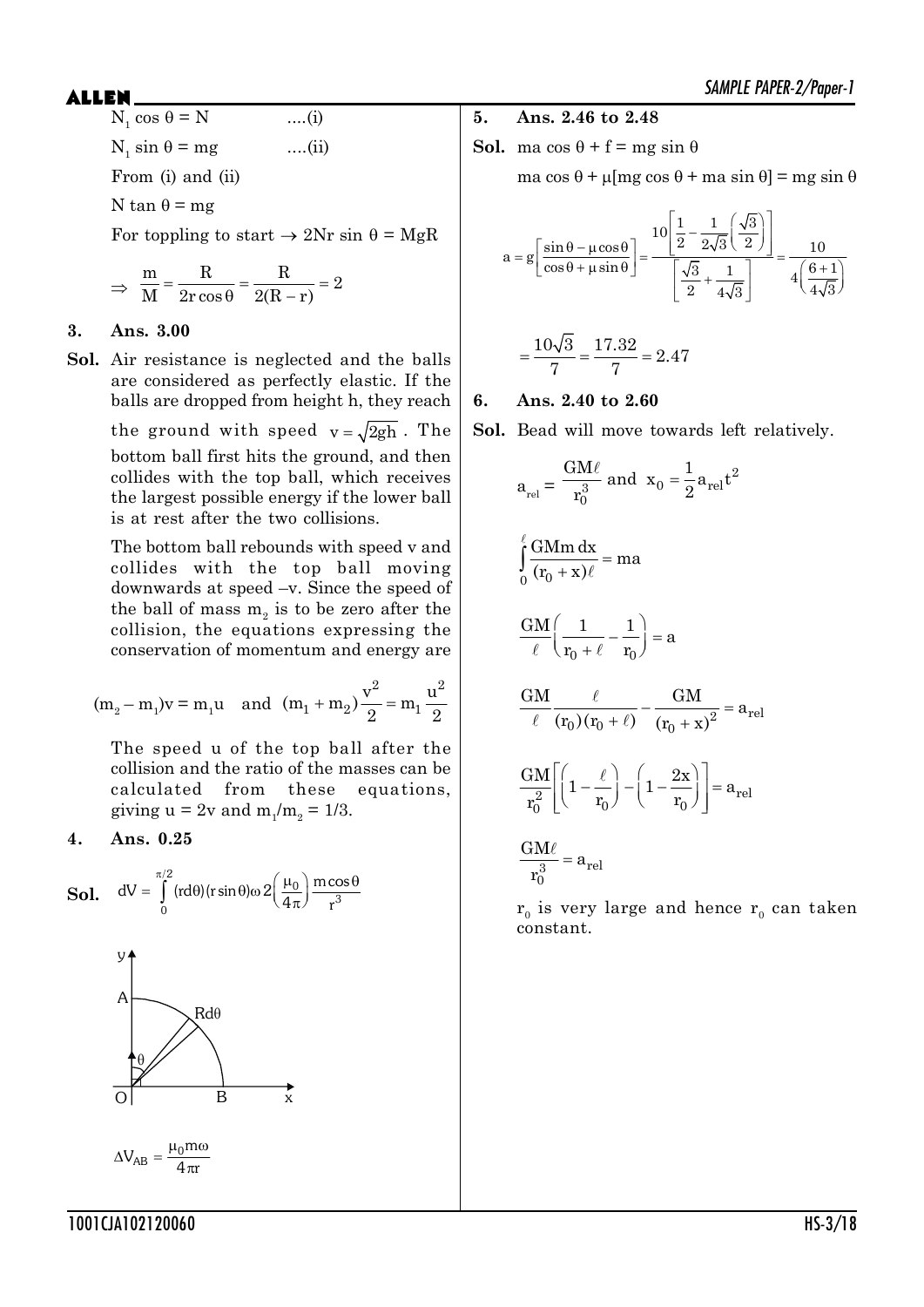## PART–2 : CHEMISTRY SOLUTION

### **SECTION-I**

$$
1. \quad \text{Ans. (D)}
$$

**Sol.** 
$$
\Lambda_m^0(\text{CH}_3\text{COOH}) = \lambda_m^0(\text{H}^+) + \lambda_m^0(\text{CH}_3\text{COO}^-)
$$
  
= 3.474 × 10<sup>-2</sup> + 1.351 + 10<sup>-2</sup>

$$
= 4.825 \times 10^{-2} \text{ ohm}^{-1} \text{m}^2 \text{mol}^{-1}
$$

$$
k = G \times G^* = \frac{1}{2000} \times 20 = 0.01 \text{ ohm}^{-1} \text{m}^{-1}
$$

$$
\Lambda_{\rm m} = \frac{\rm k}{\rm C} = \frac{0.01 \rm oh \, \rm m^{-1} \, \rm m^{-1}}{0.1 \times 10^3 \rm mol \, \rm m^{-3}}
$$

$$
= 1 \times 10^{-4} \text{ ohm}^{-1} \text{m}^2 \text{mol}^{-1}
$$

Now, 
$$
\alpha = \frac{\Lambda_m}{\Lambda_m^0} = \frac{1 \times 10^{-4}}{4.825 \times 10^{-2}}
$$

$$
\therefore \text{ [H}^+] = \text{C}\alpha = 0.1 \times \frac{10^{-2}}{4.825} = 2.07 \times 10^{-4} \text{M}
$$

#### **2. Ans. (D)**

**Sol.**  $\ell = 0$  to  $(n - 1)$ Each subshell has maximum electrons  $2(2\ell + 1)$ .

**3. Ans. (D)**

**Sol.** Now both rings are aromatic, 
$$
\triangleright
$$

hence polarity is stablized.

$$
\bigotimes\nolimits^{NHCOCH_3} \begin{array}{c} \text{Ph} - \bar{\text{N}} - \text{C} - \text{CH}_3 \\ \text{O} \end{array} \quad \text{is}
$$

stabilized by additional resonance with –C–group .

$$
\begin{array}{c}\n0 \\
\begin{array}{c}\n\text{S} \\
\text{S}\n\end{array}\n\end{array}
$$
 CH<sub>3</sub> this is more stable as  $\Theta$ :

shows back bonding with sulphur.

### **4. Ans. (B)**

**Sol.** On increasing the temperature, due to increase in effective collision, rate of reaction increase and it is found that for most of the reaction, 10ºC increase in temperature causes increase of rate by 2 to 3 times. It is true that collision frequency (A) also increases but it does not have major contribution for increased reaction. Major contribution comes from

 $(e^{-E_a/RT})$  factor due to increased temperature.

#### **5. Ans. (A,B,C)**

**Sol.** (A)  $\sigma 2p_z \rightarrow \text{Ungerade} \& \text{LUMO of } C_2$ (B)  $d\pi - d\pi(ABMO) \rightarrow$  Gerade,  $\pi$ -bond is formed

(C) 
$$
\left(\frac{+}{2S}\right)
$$
 -  $\left(\frac{+}{2S}\right)$  \rightarrow Ungerade & LUMO  
of Li<sub>2</sub>  
(D)  $\left(\frac{+}{2}\right)$  -  $\left(\frac{-}{2}\right)$   
2D<sub>x</sub> 2D<sub>x</sub>

### **6. Ans. (A,B,C)**

#### **7. Ans. (B,D)**

**Sol.** (A) As per lock & key model, cavities on enzyme & structure of reactants are complimentary in shapes.

> (B) Enzyme catalyst function only at optimum temperature.

> (C) Vitamins are co–enzymes & Metal ions activations.

> (D) Enzyme catalysed reactions are two step  $\therefore$  Not elementary.

### **8. Ans. (A,C,D)**

**Sol.** Li[CuMe<sub>2</sub>]: Ox.state of Cu =  $+1$ 

 $K_3^{+1}$ [Co(CN)<sub>5</sub>(H)] : Ox. state of Co = +3  $In [Co(en)_3] \rm{Cl}_3$ , en is ethane-1,2-diamine not diammine.

### **9. Ans. (A,D)**

- **Sol.** D–mannose & D–galactose do not form same osazone & they have different configuration at C–2 & C–3.
- **10. Ans. (A,B,C)**
- **Sol.** Theory based.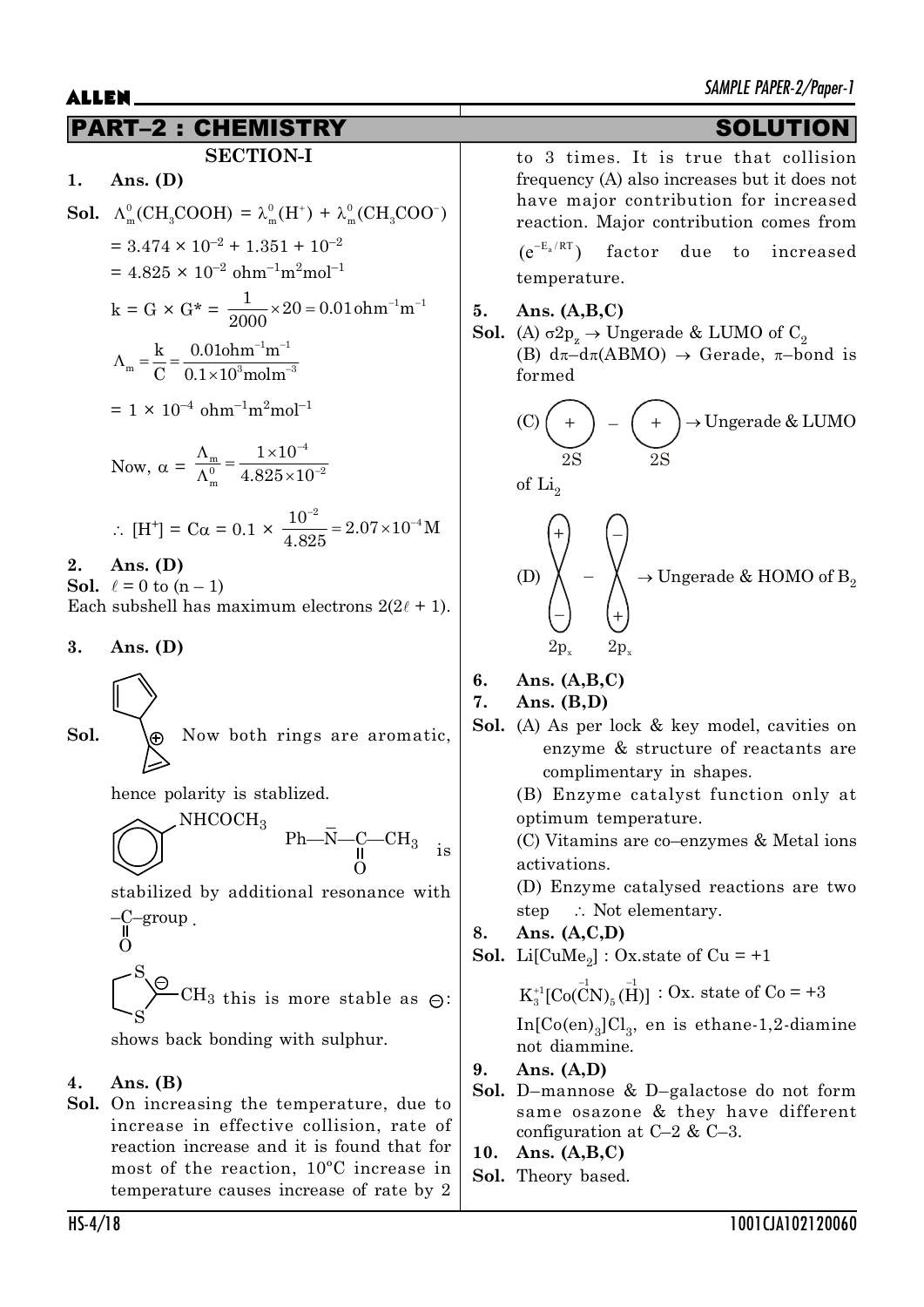**11. Ans. (A,D) Sol.** Highly electropositive metals are extracted by electrolysis of their fused salts.

**12. Ans. (A,B,D)**

**Sol.** Theory based.

**SECTION-II**

**1. Ans.(51.20)**

**Sol.** Reaction Quotient 
$$
Q_P = \frac{\left(P_{NH_3}\right)^2}{\left(P_{H_2}\right)^3 \left(P_{N_2}\right)}
$$
 at 1

hour

$$
Q_{P} = \frac{(200)^{2}}{(50)(2)^{3}} = 100
$$
  
\n
$$
\Delta G = \Delta G^{\circ} + RT\ell n Q_{P}
$$
  
\n
$$
\Rightarrow \Delta G = -(15.53 \times 2) + \frac{25}{1000} \times 300
$$
  
\n
$$
\Delta G = -19.56 \text{ kJ/mol}
$$
  
\n
$$
\Delta G = \Delta H - T\Delta S
$$
  
\n
$$
-19.56 \times 1000 = (-4.2 \times 1000) - (300)\Delta S
$$
  
\n
$$
\Delta S = 51.2 \text{ JK}^{-1}.
$$

**2. Ans. (3.00)**

**Sol.** NaBr + AgNO<sub>2</sub>(aq.)  $\longrightarrow$  AgBr  $\downarrow$  + NaNO<sub>3</sub>

 $NaBr + H<sub>0</sub>SO<sub>4</sub> \longrightarrow Na<sub>0</sub>SO<sub>4</sub> + Br<sub>0</sub> \uparrow + H<sub>0</sub>O$  $NaNO_2 + AgNO_2 \longrightarrow AgNO_2 \downarrow + NaNO_2$  $NaNO_2 + conc.H<sub>2</sub>SO<sub>4</sub> \longrightarrow NO<sub>2</sub> \uparrow +SO<sub>2</sub> \uparrow$  $NaI + AgNO<sub>3</sub> \longrightarrow AgI \downarrow + NaNO<sub>3</sub>$  $NaI + conc.H<sub>2</sub>SO<sub>4</sub> \longrightarrow I<sub>2</sub> + SO<sub>2</sub>$ 

### **3. Ans. (4.00)**

**Sol.** (i) Since (B) on oxidation with Tollen's reagent, gives oxalic acid indicates that (B) has either of the following structure (I) and (II):



Structure of (B)

(ii) Since compound (A) also undergoes reduction with Lindlar's catalyst indicating the presence of at least one  $C=C$  bond in (A).

(iii) (A) on reductive ozonolysis produces

one mole of benzaldehyde and 2 moles of (B).

Hence probable structure of (B) is (II) and that for (A) is

$$
\overbrace{\text{CHLCH}-\text{C\text{---}C}}^{\text{CH\text{---}}\text{CH}\text{---}\text{CH}-\text{C\text{---}C}\text{HO}}
$$
\n
$$
\text{Structure of (A)}
$$

(iv) As (A) does not undergo self aldol condensation, so structure of (A) is further verified.

(v)



So, total number of geometrical isomers of (C) are 4.

**4. Ans. (7.95 – 7.96)**

**Sol.** 
$$
\Delta x \times m\Delta V \ge \frac{h}{4\pi}
$$
  
\n $\Rightarrow \lambda \times m\Delta V \ge \frac{h}{4\pi}$   
\n $\Rightarrow \frac{h}{mv} \times m\Delta v \ge \frac{h}{4\pi}$   
\n $\Rightarrow \frac{\Delta v}{v} \ge \frac{1}{4\pi}$   
\n $\Rightarrow \frac{\Delta v}{v} \times 100 \ge \frac{1}{4\pi} \times 100 \approx 8$ 

**5. Ans.(7.00)**

**Sol.** (i), (ii), (iii), (iv), (v), (viii), (ix) produce  $H_2$ gas.

### **6. Ans.(723.00)**

**Sol.** 7 stereoisomers are possible and 4 are optically active.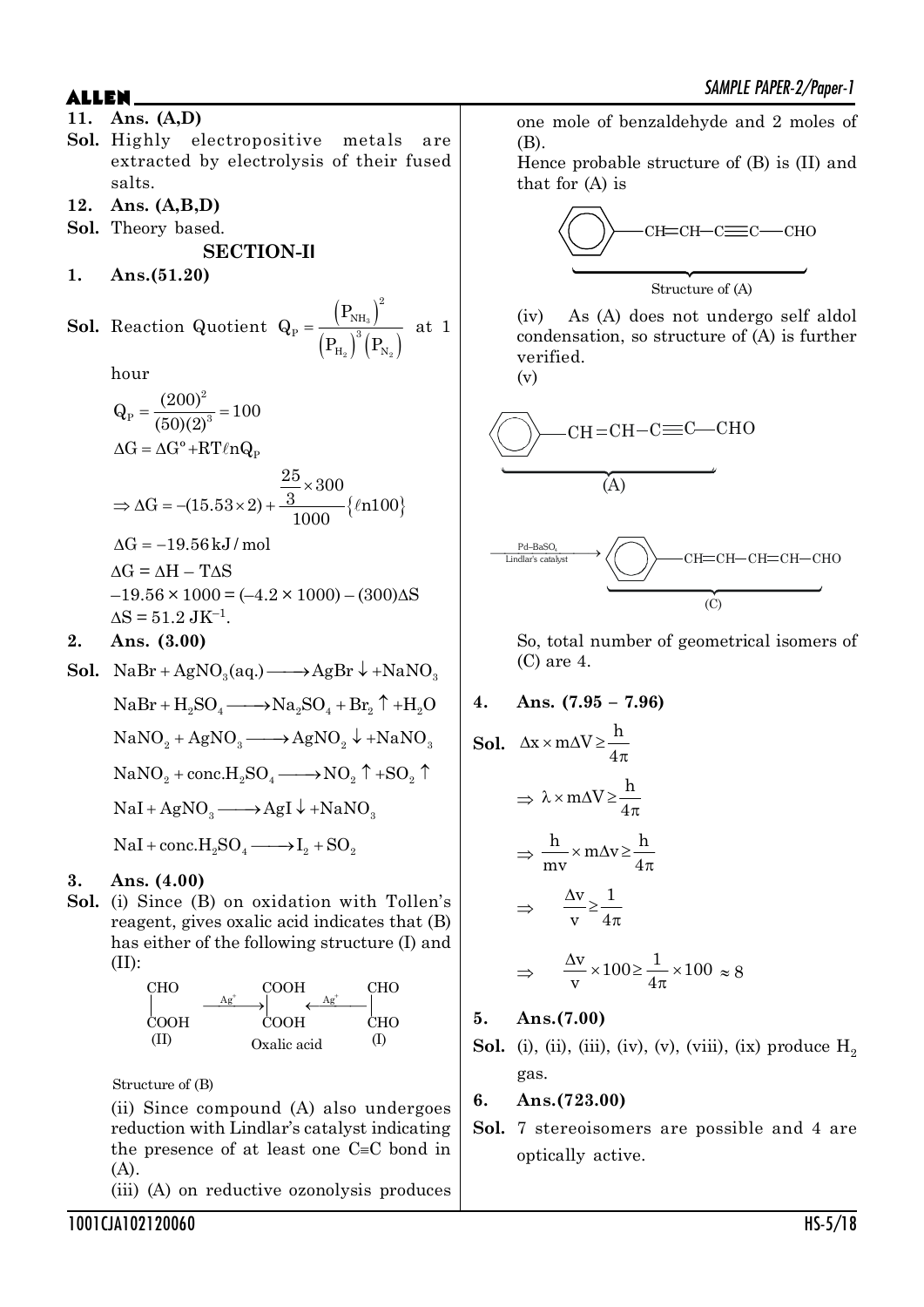# PART-3 : MATHEMATICS SOLUTION

### **SECTION - I**

1. 
$$
A_n
$$
s. (B)

**Sol.** 
$$
a^3c + ac^3 + b^3c + bc^3 + a^3d + ad^3 + b^3d + bd^3
$$
  
\t\t\t $= a^3(c+d) + b^3(c+d) + c^3(a+b) + d^3(a+b)$   
\t\t\t $= (c + d) (a^3 + b^3) + (a + b) (c^3 + d^3)$   
\t\t\t $a + b = -5$   $c + d = +5$   
\t\t\t $ab = -100$   $cd = 100$   
\t\t\t $a^3 + b^3 = (a + b) (a^2 + b^2 - ab)$   
\t\t\t $c^3 + d^3 = (c + d) (c^2 + d^2 - cd)$   
\t\t\t $= (-5) (25 + 300)$   
\t\t\t $= (5) \times (25 - 300)$   
\t\t\t $= -5 \times 325$   
\t\t\t $= 5 \times (-275)$   
\t\t\t $= -1625$   
\t\t\t $= -1375$   
\t\t\t $= 5 \times (-1625) + (-5) \times (-1375)$   
\t\t\t $= -8125 + 6875 = -1250$ 

**2. Ans. (B)**

**Sol.** 
$$
f(x) = -\sqrt{x^2} \sin x + x\sqrt{x^2}
$$
  
\n $f(x) = x |x| - |x| \sin x$   
\n $f(-\infty) = \lim_{x \to -\infty} x^2 \left(1 - \frac{\sin x}{x}\right) = -\infty$   
\n $f(\infty) = \lim_{x \to \infty} x^2 \left(1 - \frac{\sin x}{x}\right) = \infty$   
\nRange of  $f(x) = R$   
\n $f(x) = \begin{cases} -x^2 + x \sin x & x < 0 \\ x^2 - \sin x & x \ge 0 \end{cases}$   
\n $f'(x) \begin{cases} -2x + \sin x + x \cos x & ; x < 0 \\ 2x - \sin x - x \cos x & ; x \ge 0 \end{cases}$   
\n $f'(x) \ge 0 \forall x \infty(-\infty, \infty)$   
\nat  $x = 0$   $f'(x) = 0$   
\n $f(x)$  is one-one and onto.  
\n**3. Ans. (D)**  
\n**Sol.**  $A = \int_{0}^{\ln \sqrt{2}} (g(x) - f(x)) dx$   
\n $= \int_{0}^{\ln \sqrt{2}} (-\frac{2}{3}e^x + \frac{4}{3}e^{-x}) dx = 2 - \frac{4\sqrt{2}}{3}$ 

**4. Ans. (C) Sol.** P(a cos $\theta$ , b sin $\theta$ )

Q(0, b cosec
$$
\theta
$$
)  
\nEquation of A'P is  
\n
$$
y = \frac{b \sin \theta}{a \cos \theta + a} (x + a)
$$
\nPut  $x = 0$  to get  $M\left(0, \frac{b \sin \theta}{\cos \theta + 1}\right)$   
\n $OQ^2 - MQ^2$   
\n $= b^2 \csc^2 \theta - \left(b \csc \theta - \frac{b \sin \theta}{\cos \theta + 1}\right)^2$   
\n $= \frac{2b^2}{\cos \theta + 1} - \frac{b^2 \sin^2 \theta}{(\cos \theta + 1)} = b^2$ 

**5. Ans. (A,B) Sol.**  $p(r) =$  Probability of success

$$
= {}^{n}C_{r} \left(\frac{1}{5}\right)^{r} \left(\frac{4}{5}\right)^{n-r}
$$

$$
1 - p(0) > \frac{3}{4}
$$

$$
1 - \left(\frac{4}{5}\right)^{n} > \frac{3}{4}
$$

$$
\left(\frac{4}{5}\right)^{n} < \frac{1}{4}
$$

$$
\left(\frac{4}{5}\right)^{6} > \frac{1}{4} \text{ and } \left(\frac{4}{5}\right)^{7} < \frac{1}{4}
$$

$$
\text{Least value is 7}
$$
**6.** Ans. (A, B, D)

**Sol.**  $f(x) = \left(\sin x - \frac{1}{2}\right)^2 +$  $f(x) = \left(\sin x - \frac{1}{2}\right)^2 + \frac{7}{4}$  $2^{\prime}$  4 For min.  $sin x =$ 1  $\frac{1}{2}$ .  $x = \frac{\pi}{2}, \frac{5\pi}{2}$  $6^{\degree}6$  $N = 1$ 

0

3 3

3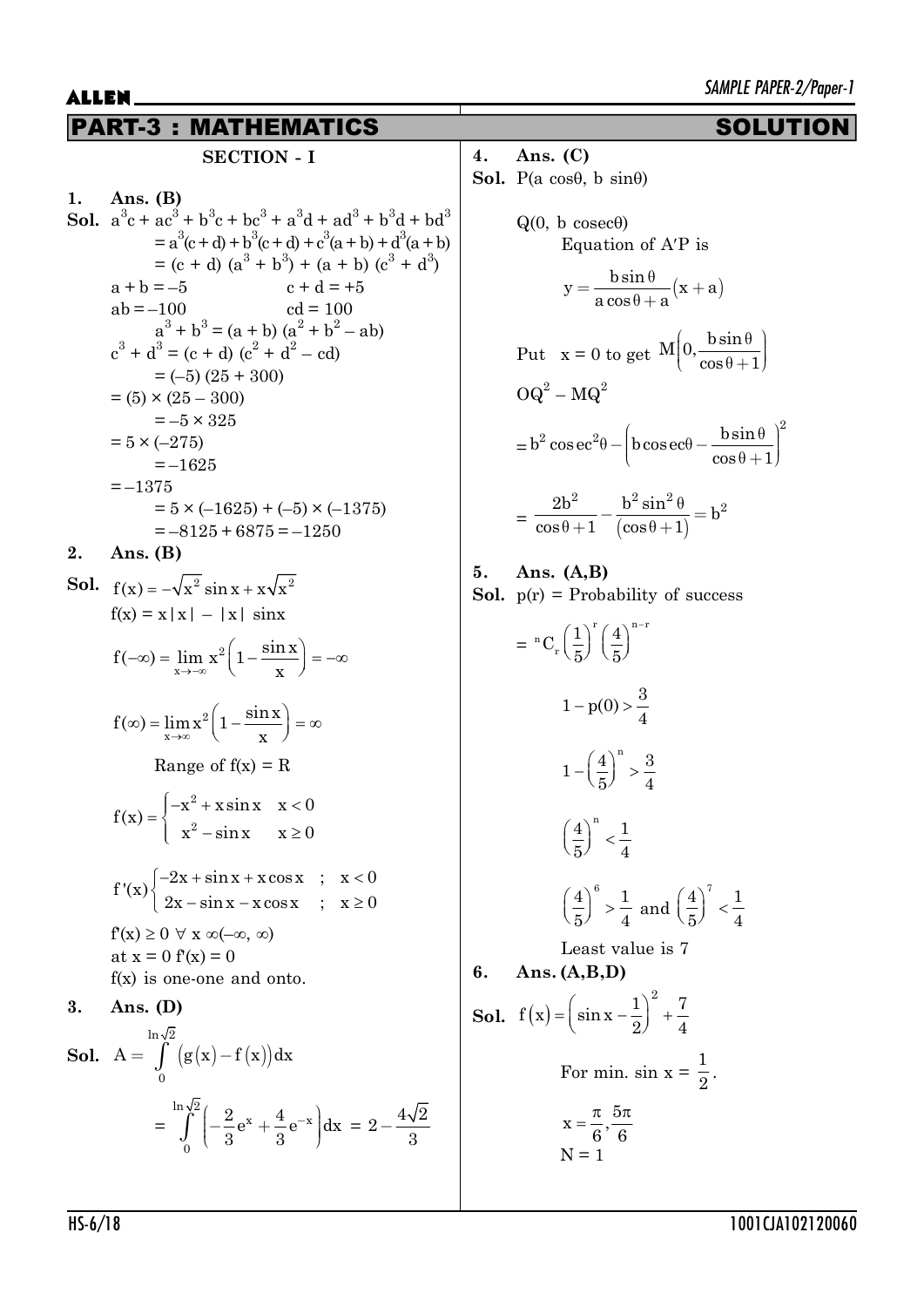- $ALLEN$   $\qquad \qquad$   $\qquad \qquad$   $\qquad \qquad$   $\qquad \qquad$   $\qquad \qquad$   $\qquad \qquad$   $\qquad \qquad$   $\qquad \qquad$   $\qquad \qquad$   $\qquad \qquad$   $\qquad \qquad$   $\qquad \qquad$   $\qquad \qquad$   $\qquad \qquad$   $\qquad \qquad$   $\qquad \qquad$   $\qquad \qquad$   $\qquad \qquad$   $\qquad \qquad$   $\qquad \qquad$   $\qquad \qquad$   $\qquad \qquad$   $\qquad \qquad$   $\qquad \qquad$  **7. Ans. (A,B,D) Sol.** Partially differentiating w.r.t. x taking y as a constant  $f'(x + y) = f'(x) + e^x (e^y - 1)$  $x = 0$  $f'(y) = f'(0) + e^y - 1$  $f'(y) = e^y + 1$ Integrating both sides  $f(y) = e^{y} + y + c$ putting  $y = 0$ ,  $0 = 1 + 0 + c \implies c = -1$  $\therefore$  f (x) =  $e^x + x - 1$ Now, verify the options. **8. Ans. (A,C) Sol.** (adj (adj A)) =  $|A|^{n-2}$  A  $= |A| A$ det(adj (adj A)) =  $|A|^3$  |A|  $23^4 = |A|^4$   $\Rightarrow |A| = 23$ 
	- $\therefore$  |A| = 3u + 11
	- $\Rightarrow$  3u + 11 = 23  $\therefore$  u = 4
- **9. Ans. (B,C)**

**Sol.**  $|Z| = 1 \Rightarrow z = \cos \theta + i \sin \theta$  $|z^{2} + z - 1|^{2} = (\cos 2\theta + \cos \theta - 1)^{2} +$  $(\sin 2\theta + \sin \theta)^2$  $= 3 + 2 \cos \theta - 2 \cos 2\theta - 2 \cos \theta$  $= 3 - 2 \cos 2\theta$  $\Rightarrow$   $|z^2 + z - 1|$  will be maximum if  $\cos 2\theta = -1$  and minimum when  $\cos 2\theta = 1$ 

#### **10. Ans. (B,C,D)**

**Sol.** Add both equations

$$
\tan X + 2 \tan Y + \tan Z = 0
$$
  
\n
$$
\tan X \tan Y \tan Z + \tan Y = 0
$$
  
\n
$$
\tan Y (\tan X \tan Z + 1) = 0
$$
  
\n
$$
\tan Y \neq 0 \qquad \tan X \tan Z = -1
$$
  
\n
$$
\tan X - \tan Z = \frac{-4}{\sqrt{3}}
$$

$$
\tan X + \frac{1}{\tan X} = \frac{-4}{\sqrt{3}}
$$
  
on solving  $\tan X = -\sqrt{3}$  or  $\tan X = \frac{-1}{\sqrt{3}}$   
If  $\tan X = -\sqrt{3}$ ;  $\tan Y = \frac{1}{\sqrt{3}}$ ;  $\tan Z = \frac{1}{\sqrt{3}}$   
If  $\tan X = \frac{-1}{\sqrt{3}}$ ;  $\tan Y = \frac{-1}{\sqrt{3}}$  (not possible)  
11. Ans. (A, B, C)  
Sol. Required point is (3, 2, -1)  
12. Ans. (A, C)  
Sol. Use series expansion.  
SECTION - II  
1. Ans. (4.00)  
Sol. P = log<sub>4</sub> p<sub>1</sub> + log<sub>4</sub> p<sub>2</sub> + log<sub>4</sub> p<sub>3</sub> + log<sub>4</sub> p<sub>4</sub>  
= log<sub>4</sub> (p<sub>1</sub> p<sub>2</sub> p<sub>3</sub> p<sub>4</sub>)  
Also p<sub>1</sub> + p<sub>2</sub> + p<sub>3</sub> + p<sub>4</sub> ≥ 4(p<sub>1</sub> p<sub>2</sub> p<sub>3</sub> p<sub>4</sub>)<sup>1/4</sup>  
∴ P ≤ 4  
∴ log<sub>2</sub> N<sup>2</sup> = 4  
2. Ans. (7.00)  
Sol.  $\frac{1}{x_{n+1}} = \frac{x_n^2 + x_n + 1}{x_n^2 + x_n}$   
= 1 +  $\frac{1}{x_n} - \frac{1}{x_n + 1}$   
N = 2014  
3. Ans. (4.00)  
Sol.  $\frac{1}{\sin^2 \theta - \cos^2 \theta} - \frac{1}{\tan^2 \theta} - \frac{1}{\cot^2 \theta} - \frac{1}{\sec^2 \theta} - \frac{1}{\csc^2 \theta} - \frac{1}{\csc^2 \theta} - \frac{1}{\csc^2 \theta} - \frac{1}{\csc^2 \theta} - \frac{1}{\csc^2 \theta} - \frac{1}{\csc^2 \theta} - \frac{1}{\sin^2 \theta \cos^2 \theta}$   
 $\cos 2\theta - 1 + 2 \sin^2 \theta \cos^2 \theta = -2 \sin^2 \$